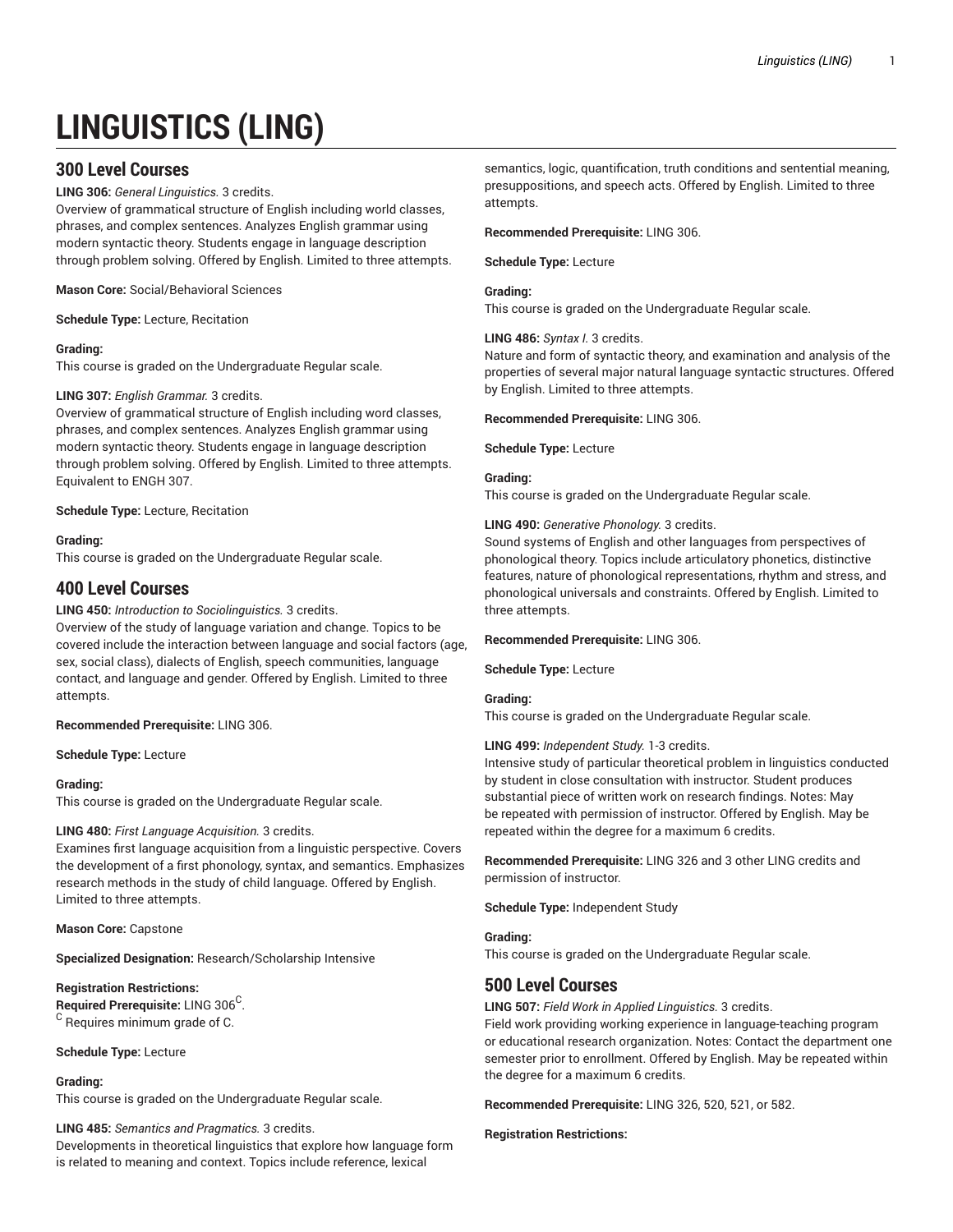# 2 *Linguistics (LING)*

Enrollment limited to students with a class of Advanced to Candidacy, Graduate, Non-Degree or Senior Plus.

Enrollment is limited to Graduate, Non-Degree or Undergraduate level students.

Students in a Non-Degree Undergraduate degree may **not** enroll.

#### **Schedule Type:** Lecture

#### **Grading:**

This course is graded on the Graduate Regular scale.

#### **LING 520:** *Introduction to Linguistics.* 3 credits.

Introduces terminology and methodology of modern linguistic science, and detailed structural analysis of English phonology, morphology, and syntax. Offered by English. May not be repeated for credit.

#### **Registration Restrictions:**

Enrollment limited to students with a class of Advanced to Candidacy, Graduate, Non-Degree or Senior Plus.

Enrollment is limited to Graduate, Non-Degree or Undergraduate level students.

Students in a Non-Degree Undergraduate degree may **not** enroll.

#### **Schedule Type:** Lecture

#### **Grading:**

This course is graded on the Graduate Regular scale.

**LING 521:** *Applied Linguistics: Teaching English as a Second Language.* 3 credits.

Theories and basic principles of teaching a second language, especially as they relate to English language. Introduces students to methods of teaching English to speakers of other languages. Offered by English. May not be repeated for credit.

# **Recommended Prerequisite:** LING 306, 520, 690, or 786.

# **Registration Restrictions:**

Enrollment limited to students with a class of Advanced to Candidacy, Graduate, Non-Degree or Senior Plus.

Enrollment is limited to Graduate, Non-Degree or Undergraduate level students.

Students in a Non-Degree Undergraduate degree may **not** enroll.

**Schedule Type:** Lecture

#### **Grading:**

This course is graded on the Graduate Regular scale.

# **LING 522:** *Modern English Grammar.* 3 credits.

Overview of structure of modern English beginning with word classes and ending with analyses of complex sentences. Most topics introduced as problems of language description; in solving them, principles of syntactic argumentation are demonstrated. Students learn to tap intuitions about English to analyze grammatical structure. Offered by English. May not be repeated for credit.

**Recommended Prerequisite:** One linguistics course or permission of instructor.

#### **Registration Restrictions:**

Enrollment limited to students with a class of Advanced to Candidacy, Graduate, Non-Degree or Senior Plus.

Enrollment is limited to Graduate, Non-Degree or Undergraduate level students.

Students in a Non-Degree Undergraduate degree may **not** enroll.

#### **Schedule Type:** Lecture

# **Grading:**

This course is graded on the Graduate Regular scale.

#### **LING 523:** *English Phonetics.* 3 credits.

In-depth description and analysis of sound system processes of modern English. Topics include segmental phonetics, syllable structure, connected speech, and prosodic phenomena. Also addresses implications for language instruction. Offered by English. May not be repeated for credit.

#### **Registration Restrictions:**

Enrollment limited to students with a class of Advanced to Candidacy, Graduate, Non-Degree or Senior Plus.

Enrollment is limited to Graduate, Non-Degree or Undergraduate level students.

Students in a Non-Degree Undergraduate degree may **not** enroll.

**Schedule Type:** Lecture

#### **Grading:**

This course is graded on the Graduate Regular scale.

# **LING 525:** *Practicum in ESL.* 3 credits.

Involves preparation and presentation of lessons to adult English as second language (ESL) learners under guidance of mentor teacher and practicum professor. Field experience consists of observation and teaching in assigned ESL classroom. Offered by English. May not be repeated for credit.

# **Recommended Prerequisite:** LING 521.

#### **Registration Restrictions:**

Enrollment limited to students with a class of Advanced to Candidacy, Graduate, Non-Degree or Senior Plus.

Enrollment is limited to Graduate, Non-Degree or Undergraduate level students.

Students in a Non-Degree Undergraduate degree may **not** enroll.

**Schedule Type:** Internship

#### **Grading:**

This course is graded on the Satisfactory/No Credit scale.

**LING 580:** *First Language Acquisition.* 3 credits.

Examines first language acquisition from a linguistic perspective. Covers the development of a first phonology, syntax, and semantics. Methodology in studying child language is discussed. Offered by English. May not be repeated for credit.

**Recommended Prerequisite:** LING 520 or one of the following: LING 690, 786, 785 or permission of instructor.

#### **Registration Restrictions:**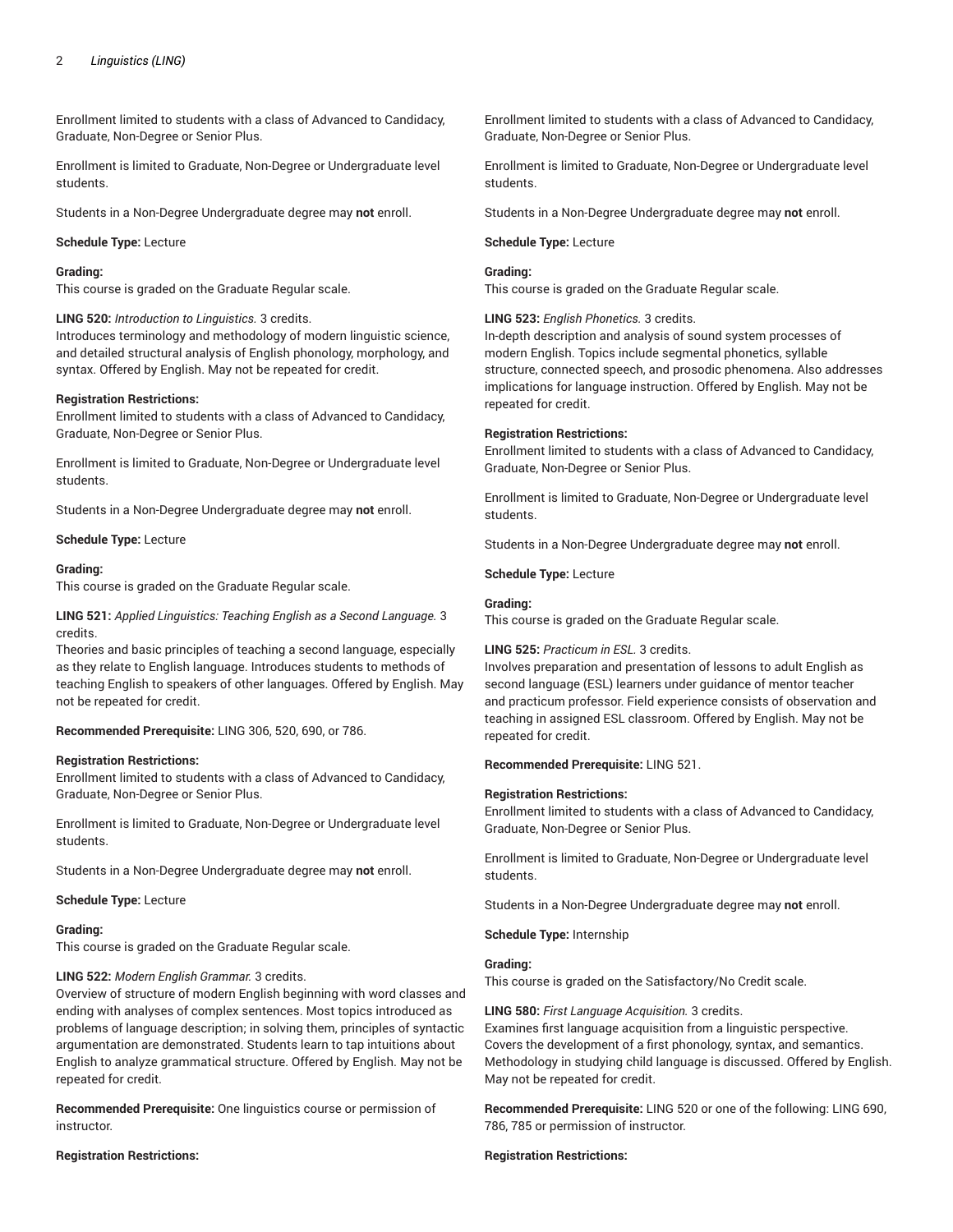Enrollment limited to students with a class of Advanced to Candidacy, Graduate, Non-Degree or Senior Plus.

Enrollment is limited to Graduate, Non-Degree or Undergraduate level students.

Students in a Non-Degree Undergraduate degree may **not** enroll.

#### **Schedule Type:** Lecture

#### **Grading:**

This course is graded on the Graduate Regular scale.

#### **LING 581:** *Psycholinguistics.* 3 credits.

Study of mental and psychological aspects of human language, including aphasia, association, autism, language acquisition, verbal concept formation, and perception. Offered by English. May not be repeated for credit.

**Recommended Prerequisite:** LING 520, 690, or 786; or permission of instructor.

#### **Registration Restrictions:**

Enrollment limited to students with a class of Advanced to Candidacy, Graduate, Non-Degree or Senior Plus.

Enrollment is limited to Graduate, Non-Degree or Undergraduate level students.

Students in a Non-Degree Undergraduate degree may **not** enroll.

#### **Schedule Type:** Lecture

#### **Grading:**

This course is graded on the Graduate Regular scale.

#### **LING 582:** *Second Language Acquisition.* 3 credits.

Examines second language (L2) acquisition from linguistic perspective. Compares first and second language acquisition. Explores factors contributing to L2 variation, including linguistic universals, transfer, age, input, and affective considerations. Offered by English. May not be repeated for credit.

**Recommended Prerequisite:** LING 306, 520, 690, or 786; or permission of instructor.

#### **Registration Restrictions:**

Enrollment limited to students with a class of Advanced to Candidacy, Graduate, Non-Degree or Senior Plus.

Enrollment is limited to Graduate, Non-Degree or Undergraduate level students.

Students in a Non-Degree Undergraduate degree may **not** enroll.

**Schedule Type:** Lecture

# **Grading:**

This course is graded on the Graduate Regular scale.

# **600 Level Courses**

# **LING 650:** *Introduction to Sociolinguistics.* 3 credits.

An overview of the study of language variation and change. Topics to be covered include the interaction between language and social factors (age, sex, social class), dialects of English, speech communities, language

contact, and language and gender. Offered by English. May not be repeated for credit.

**Recommended Prerequisite:** LING 520, 523, or 690.

#### **Registration Restrictions:**

Enrollment limited to students with a class of Advanced to Candidacy, Graduate, Non-Degree or Senior Plus.

Enrollment is limited to Graduate, Non-Degree or Undergraduate level students.

Students in a Non-Degree Undergraduate degree may **not** enroll.

**Schedule Type:** Lecture

# **Grading:**

This course is graded on the Graduate Regular scale.

**LING 686:** *Special Topics in Linguistics.* 3 credits. Detailed advanced study of selected area of linguistics. Notes: Content varies. May be repeated for credit with permission of department. Offered by English. May not be repeated for credit.

#### **Registration Restrictions:**

Enrollment limited to students with a class of Advanced to Candidacy, Graduate, Non-Degree or Senior Plus.

Enrollment is limited to Graduate, Non-Degree or Undergraduate level students.

Students in a Non-Degree Undergraduate degree may **not** enroll.

#### **Schedule Type:** Lecture

#### **Grading:**

This course is graded on the Graduate Regular scale.

#### **LING 690:** *Generative Phonology.* 3 credits.

Sound systems of English and other languages from the perspective of phonological theory. Topics include articulatory phonetics, distinctive features, nature of phonological representations and processes, rule ordering, abstractness, role of external evidence, and nonlinear phonology. Offered by English. May not be repeated for credit.

#### **Registration Restrictions:**

Enrollment limited to students with a class of Advanced to Candidacy, Graduate, Non-Degree or Senior Plus.

Enrollment is limited to Graduate, Non-Degree or Undergraduate level students.

Students in a Non-Degree Undergraduate degree may **not** enroll.

**Schedule Type:** Lecture

#### **Grading:**

This course is graded on the Graduate Regular scale.

#### **LING 691:** *Theories of Language.* 3 credits.

Seminar in linguistic metatheory. Examines wide range of theories about language and linguistic theory, including those of Saussure, Bloomfield, Chomsky, and others. Readings from original sources. Offered by English. May not be repeated for credit.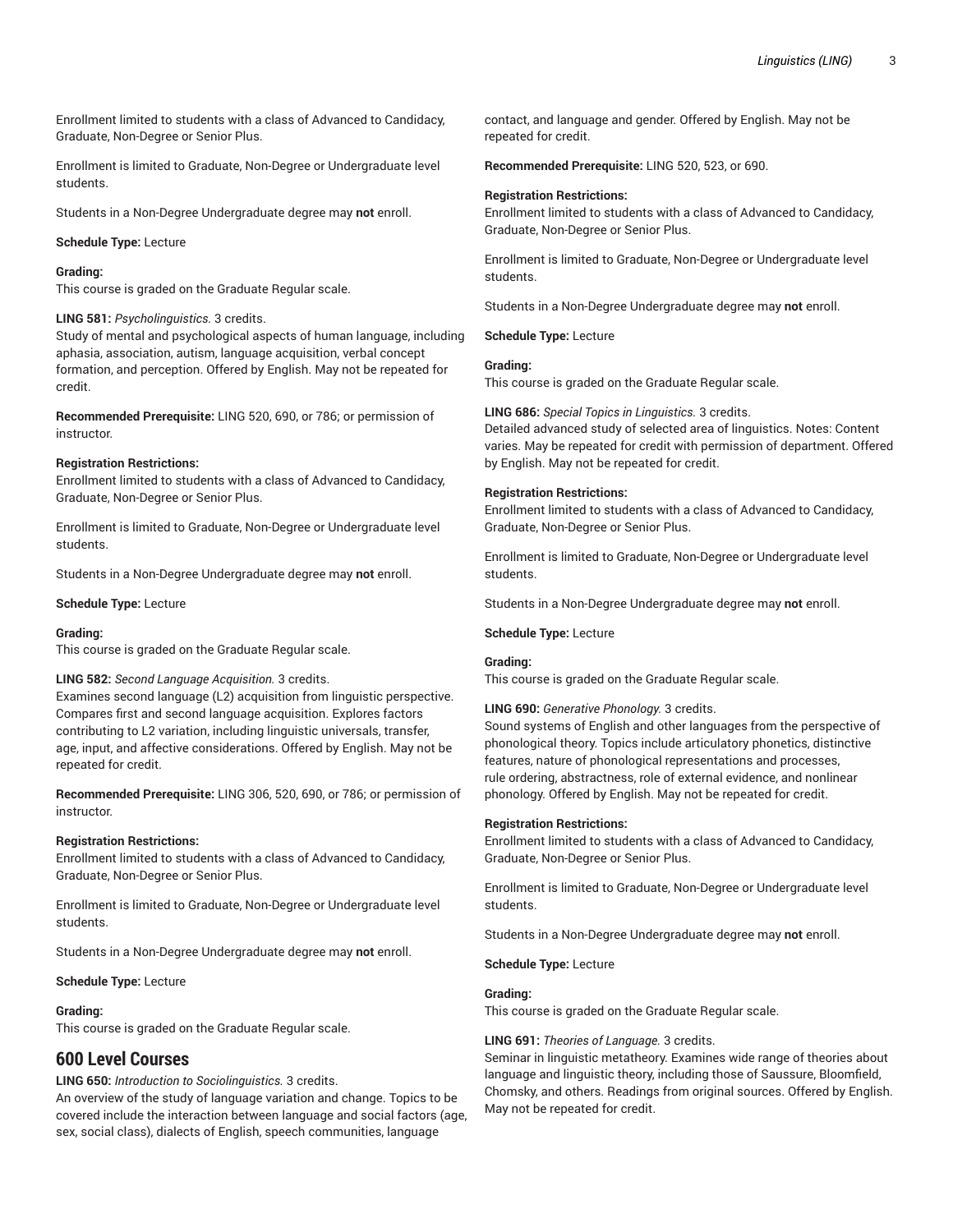**Recommended Prerequisite:** LING 520, 690, or 786; or permission of instructor.

#### **Registration Restrictions:**

Enrollment limited to students with a class of Advanced to Candidacy, Graduate, Non-Degree or Senior Plus.

Enrollment is limited to Graduate, Non-Degree or Undergraduate level students.

Students in a Non-Degree Undergraduate degree may **not** enroll.

# **Schedule Type:** Lecture

# **Grading:**

This course is graded on the Graduate Regular scale.

#### **LING 692:** *Phonology II.* 3 credits.

Recent trends in phonological theory. Topics include stress assignment, tone spreading, and vowel harmony, from within nonlinear framework. Discusses segmental structure and underspecification. Offered by English. May not be repeated for credit.

#### **Recommended Prerequisite:** LING 690.

#### **Registration Restrictions:**

Enrollment limited to students with a class of Advanced to Candidacy, Graduate, Non-Degree or Senior Plus.

Enrollment is limited to Graduate, Non-Degree or Undergraduate level students.

Students in a Non-Degree Undergraduate degree may **not** enroll.

**Schedule Type:** Lecture

#### **Grading:**

This course is graded on the Graduate Regular scale.

# **700 Level Courses**

# **LING 770:** *Research Methods.* 3 credits.

Conceptualizing and conducting second language research, including process of developing research questions, gathering data, obtaining permission from institutional review board, choosing data collection measures, and coding linguistic and nonlinguistic data. Offered by English. May not be repeated for credit.

**Recommended Prerequisite:** LING 690 or LING 785 or LING 786, and LING 582, or permission of the instructor.

# **Registration Restrictions:**

Enrollment is limited to Graduate or Non-Degree level students.

Students in a Non-Degree Undergraduate degree may **not** enroll.

**Schedule Type:** Lecture

#### **Grading:**

This course is graded on the Graduate Regular scale.

# **LING 782:** *Second Language Acquisition II.* 3 credits.

Advanced course in second-language acquisition theory. Detailed analysis of internal and external constraints. Variation addressed from linguistic, psychological, and environmental perspectives. Offered by English. May not be repeated for credit.

**Recommended Prerequisite:** LING 582 or permission of instructor.

#### **Registration Restrictions:**

Enrollment is limited to Graduate or Non-Degree level students.

Students in a Non-Degree Undergraduate degree may **not** enroll.

#### **Schedule Type:** Lecture

# **Grading:**

This course is graded on the Graduate Regular scale.

**LING 785:** *Semantics and Pragmatics.* 3 credits.

Developments in theoretical linguistics that explore how language form relates to meaning and context. Topics include reference, lexical semantics, logic, quantification, truth conditions and sentential meaning, presuppositions, and speech acts. Offered by English. May not be repeated for credit.

**Recommended Prerequisite:** LING 520, 690, or 786; or permission of instructor.

# **Registration Restrictions:**

Enrollment is limited to Graduate or Non-Degree level students.

Students in a Non-Degree Undergraduate degree may **not** enroll.

**Schedule Type:** Lecture

#### **Grading:**

This course is graded on the Graduate Regular scale.

#### **LING 786:** *Syntax I.* 3 credits.

Nature and form of syntactic theory. Examines and analyzes properties of several major natural language syntactic structures. Offered by English. May not be repeated for credit.

# **Registration Restrictions:**

Enrollment is limited to Graduate or Non-Degree level students.

Students in a Non-Degree Undergraduate degree may **not** enroll.

**Schedule Type:** Lecture

# **Grading:**

This course is graded on the Graduate Regular scale.

# **LING 787:** *Syntax II.* 3 credits.

Theoretical treatment of syntactic phenomena that have emerged as standard problems for syntactic analysis. Problems include binding, extraction, and quantification. Extensive reading in primary theoretical literature. Offered by English. May not be repeated for credit.

#### **Recommended Prerequisite:** LING 786.

# **Registration Restrictions:**

Enrollment is limited to Graduate or Non-Degree level students.

Students in a Non-Degree Undergraduate degree may **not** enroll.

#### **Schedule Type:** Lecture

# **Grading:**

This course is graded on the Graduate Regular scale.

**LING 788:** *Semantics and Pragmatics II.* 3 credits. Advanced course in semantic and pragmatic theory. Study of meaning under truth-conditional, model-theoretic framework explored and related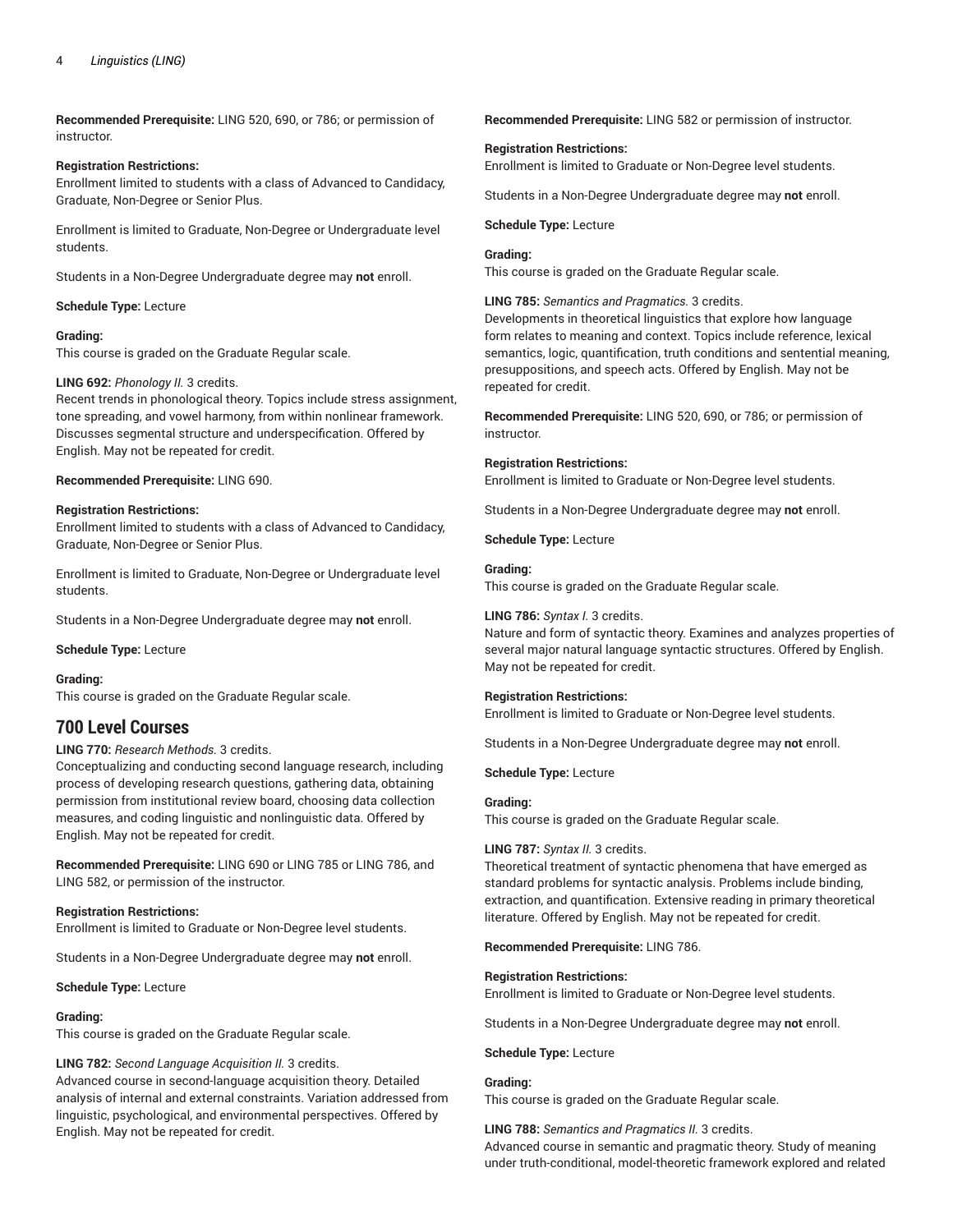to syntax and pragmatics. Offered by English. May not be repeated for credit.

**Recommended Prerequisite:** LING 785 or permission of instructor.

# **Registration Restrictions:**

Enrollment is limited to Graduate or Non-Degree level students.

Students in a Non-Degree Undergraduate degree may **not** enroll.

**Schedule Type:** Lecture

# **Grading:**

This course is graded on the Graduate Regular scale.

#### **LING 798:** *Directed Reading and Research.* 1-3 credits.

Reading, research, and writing on specific project under direction of departmental member. Notes: Open only to students who have completed at least 18 credits of LING courses. Prior approval by faculty member required. Written report required. May be repeated with permission of director. Offered by English. May be repeated within the degree for a maximum 6 credits.

**Recommended Prerequisite:** 18 credits of linguistics courses.

# **Registration Restrictions:**

Enrollment is limited to Graduate or Non-Degree level students.

Students in a Non-Degree Undergraduate degree may **not** enroll.

**Schedule Type:** Thesis

# **Grading:**

This course is graded on the Graduate Special scale.

# **LING 799:** *Thesis.* 1-6 credits.

Students who take LING 798 to develop thesis topic and then elect thesis option receive 3 credits after completing thesis. Students who do not take LING 798, or who take it to work on project unrelated to thesis, receive up to 6 credits after completing thesis. Offered by English. May be repeated within the degree.

**Recommended Prerequisite:** Open only to students who have completed at least 18 credits of LING courses.

# **Registration Restrictions:**

Enrollment is limited to Graduate or Non-Degree level students.

Students in a Non-Degree Undergraduate degree may **not** enroll.

**Schedule Type:** Thesis

**Grading:** This course is graded on the Satisfactory/No Credit scale.

# **800 Level Courses**

**LING 882:** *Seminar in Language Acquisition.* 3 credits. Advanced topics seminar in current language acquisition theory. Notes: Topics vary. Offered by English. May be repeated within the term for a maximum 9 credits.

**Recommended Prerequisite:** LING 782 or permission of the instructor.

# **Registration Restrictions:**

Enrollment is limited to Graduate level students.

# **Schedule Type:** Seminar

**Grading:** This course is graded on the Graduate Regular scale.

**LING 886:** *Advanced Syntax Seminar.* 3 credits. Advanced course in current syntactic theory. Notes: Topics vary. Offered by English. May be repeated within the term for a maximum 9 credits.

**Recommended Prerequisite:** LING 786, LING 787, or permission of instructor.

#### **Registration Restrictions:**

Enrollment is limited to Graduate level students.

**Schedule Type:** Seminar

# **Grading:**

This course is graded on the Graduate Regular scale.

**LING 890:** *Advanced Phonology Seminar.* 3 credits. Advanced topics seminar in current phonological theory. Notes: Topics vary. Offered by English. May be repeated within the term for a maximum 9 credits.

**Recommended Prerequisite:** LING 692 or permission of instructor.

#### **Registration Restrictions:** Enrollment is limited to Graduate level students.

**Schedule Type:** Seminar

# **Grading:**

This course is graded on the Graduate Regular scale.

**LING 897:** *Independent study.* 3 credits. Independent reading on a topic agreed on by student and faculty member. Offered by English. May be repeated within the degree for a maximum 12 credits.

**Recommended Prerequisite:** PhD rank or permission of instructor.

# **Registration Restrictions:**

Enrollment is limited to Graduate level students.

**Schedule Type:** Independent Study

# **Grading:**

This course is graded on the Graduate Regular scale.

**LING 898:** *Advanced Qualifying Seminar.* 3 credits. Work on PhD qualifying paper. Offered by English. May be repeated within the term for a maximum 6 credits.

**Recommended Prerequisite:** Completion of 33 credits of core courses in linguistics.

# **Registration Restrictions:**

Enrollment is limited to Graduate level students.

**Schedule Type:** Seminar

#### **Grading:**

This course is graded on the Graduate Regular scale.